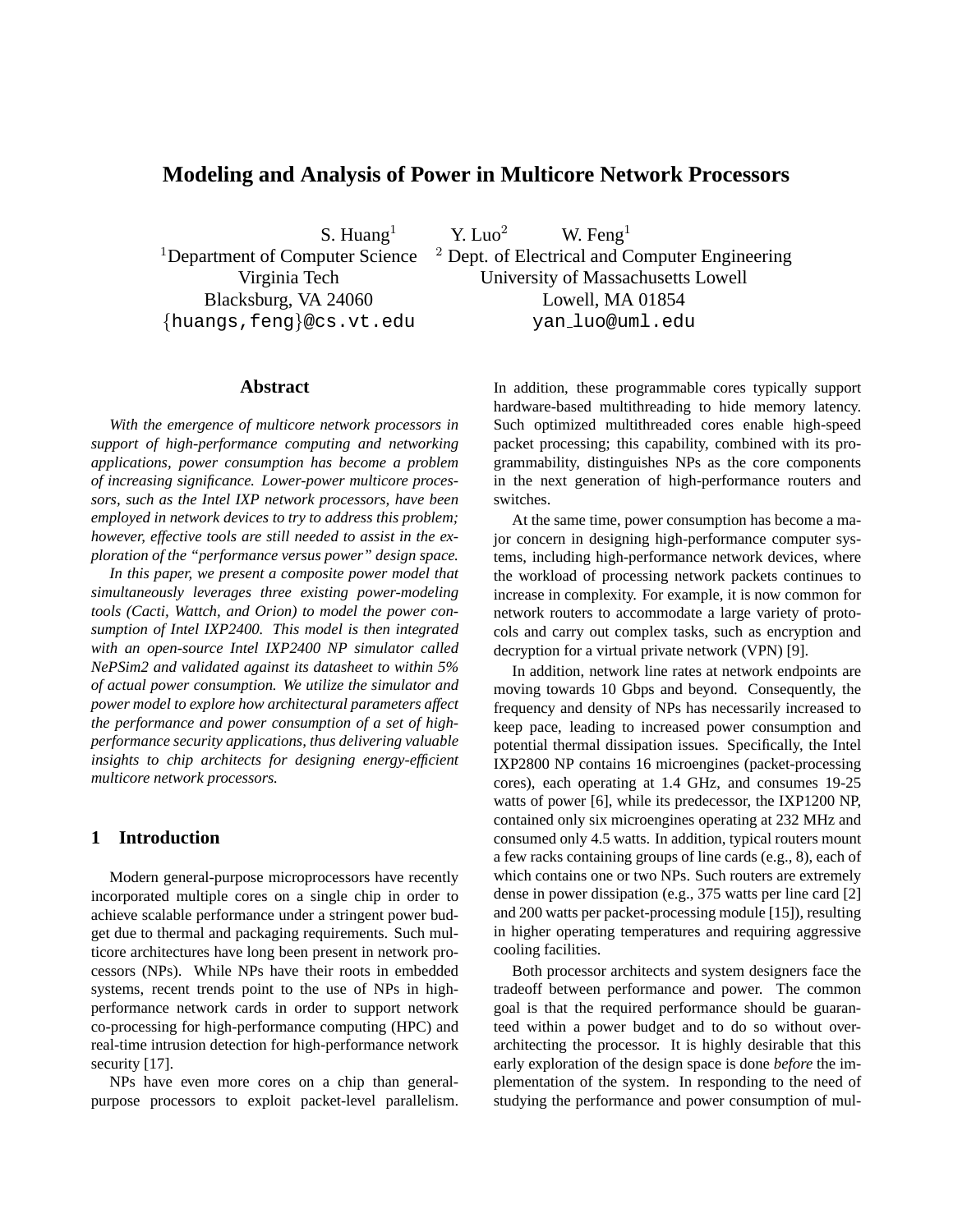ticore network processors, NePSim [11] was designed to model the performance and power of the Intel IXP1200 NP as a first step in this direction. With the release of the IXP2400/2800 family of NPs, NePSim necessarily evolved into NePSim2.0. However, until now, the power model in NePSim2.0 was still missing because the power model from NePSim could not be used for NePSim2.0 due to the dramatic architectural changes between the IXP1200 and IXP2400.

Thus, this paper focuses on the construction and evaluation of a new power model for the Intel IXP2400 NP. We then incorporate NePSim2.0 with this power model and use the performance-power model to explore the design space of network processors with a set of cryptographic applications. We observe that the simulation framework can provide valuable insights on the design of network processors. The specific contributions of this paper are as follows:

- Architectural analysis of the major components of the IXP2400 that contribute to the overall power consumption.
- Power models of the identified components employing existing power-modeling tools.
- Validation of the power models against Intel NP power data.
- Power evaluation of cryptographic benchmarks and micro-benchmarks.
- Performance-power analysis using the power model to guide the design of programmable network processors.

The remainder of the paper is organized as follows. Section 2 outlines the current research on the optimization of power dissipation. Section 3 then describes the technique and approach that we employed in our power modeling of Intel IXP2400. Section 4 presents how we validate our power model and simulation followed by some analysis. At the end of that section, we utilize the performance-power simulation tool to explore the design space of multicore network processors. Finally, we provide some concluding remarks in Section 5.

# **2 Related Work**

Power is a critical concern in NP design from the modeling of performance-power tradeoffs to addressing static and dynamic power. With respect to the former, Franklin and Wolf developed an analytic performance-power model for typical NPs, explored the design space of NPs, and showed performance-power tradeoffs for different core and memory configurations [3]. With respect to the latter, many powerreduction techniques, both static and dynamic, have been proposed for modern NPs, as described below.

To address static power, researchers have focused on lowering the power for individual components in a NP. Kaxiras et al. proposed a set-associative memory approach for efficient IP lookup called IPStash to replace ternary content addressable memories (TCAMs). This approach effectively reduces the set associativity of TCAMs in order to signficantly reduce power consumption [8]. Mallik and Memik investigated the optimal operating frequency of data caches with the goal of reducing energy and improving performance but at the slight expense of reliability. This approach was justified by observing that errors in NPs could be fixed by higher levels of the network protocol stack [13]. In addition, techniques have been proposed to include dual threshold voltages (dual-Vt) and stacked transistors. With the dual-Vt technique [16], low-Vt devices are used in the critical path of a design while high-Vt devices are used to reduce the leakage in the non-critical parts of the design. Stacked transistors [20] reduce leakage through transistor stacks to maximize the number of transistors that are "off" during the idle mode.

To reduce dynamic power, many approaches have been proposed to reduce the NP's switching activities, voltage and capacitance. Luo et al. proposed a clock-gating technique to reduce the power of NPs under fluctuating network traffic [12]; their results show that power reduction can reach up to 30%. Luo et al. [11] also presented how to apply dynamic voltage scaling (DVS) to reduce the NP's power. Compared to clock gating, DVS incurs longer delay for adjusting the voltage and clock frequency.

Finally, thread migration and adaptive resource allocation are also common approaches towards improving power efficiency in NPs or general CMPs. For example, Kokku et al. present an analytical model for allocating the appropriate number of processors to each service on NPs [10]. However, their work made several assumptions to derive the estimate for the benefits in an ideal adaptation scheme.

# **3 Power Modeling of the Intel IXP2400 Network Processor**

In this section, we describe our methodology for modeling the power consumption of the Intel IXP2400 network processor in NePSim2.0.

#### 3.1 Overview of Methodology

The *power* model is built on the *performance* model of the IXP2400 that is implemented in NePSim2.0 [14]. NeP-Sim2.0 is an open-source, cycle-accurate, execution-driven simulator that models the performance of IXP2400/2800 NPs. The simulator takes benchmark executables and packet traces as inputs, simulates the execution, and produces extensive performance statistics including access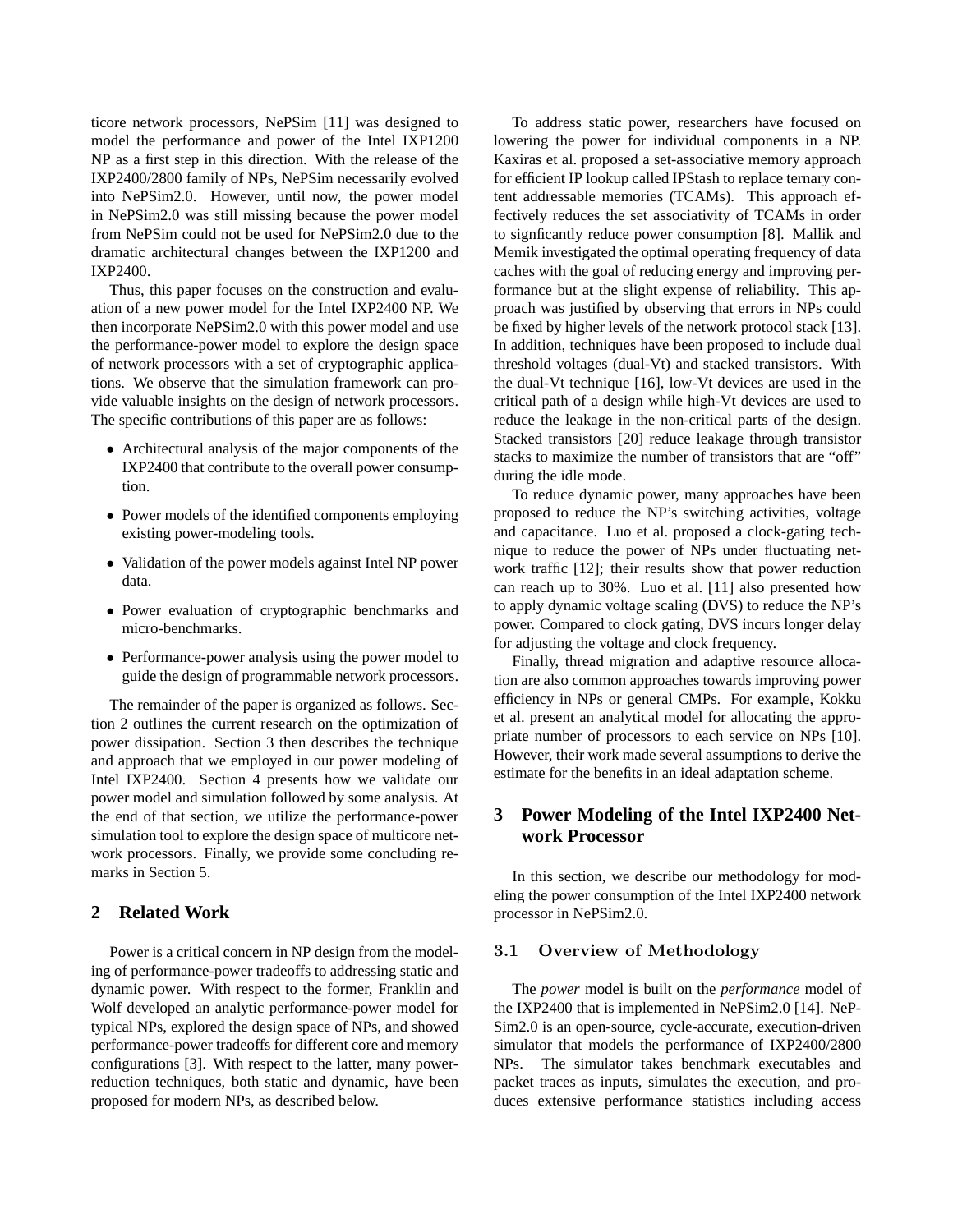counters to individual functional units. As shown in Figure 1, we leverage interim results from the performance simulation and integrate our power model into the current release of NePSim2.0. Specifically, in the simulation, benchmark applications are preprocessed before being loaded into NePSim. The traffic generator generates the inputs to the loaded applications. When NePSim starts the execution-driven simulation, it begins recording the number of accesses to each individual unit on the NP chip. Our power estimator leverages the cycle-by-cycle access counters kept in NePSim and derives the power consumption of the NP.



**Figure 1. Power modeling infrastructure**

#### 3.2 Anatomy of the IXP2400 NP

Figure 2 presents the architecture of the IXP2400 NP. The main components shown in the figure are microengines (MEs or packet-processing elements), XScale core, memory controllers (one SDRAM channel and 2 SRAM channels), media switching fabric (MSF) and SHaC (short for scratch pad, hash unit, and control  $\&$  status registers). The MEs are programmable processing elements used for packet processing, as depicted in more detail in Figure 3. In this paper, we denote architectural constituents like the MEs as "components" and denote the basic units that compose an individual component as "units" (e.g., control store or register file).

Of the architectural components in IXP NPs, we model the MEs, memory controllers (SRAM and DRAM controllers), media switching fabric (MSF), and SHaC. The XScale core and PCI controller are not simulated in NeP-Sim2.0, primarily because they consume relatively a small amount of power. The XScale core handles primarily noncritical workloads such as logging and system initialization while the PCI controller is used only when the NP communicates with host CPUs, which is quite rare in standalone network systems. Thus, the XScale core and PCI controller are excluded from our power modeling. Although our current modeling implementation does not cover all the components, we validate the total power consumption by adding the power of unsimulated components to our simulated result.



**Figure 2. Architecture of the IXP2400**

The IXP2400 NP contains eight identical microengines. Figure 3 shows the internal architecture of a microengine (ME). The datapath includes an ALU, a shifter, and several storage units. The control store keeps the instructions that the ME executes. The GPRs (General Purpose Registers), XFERs (Transfer Registers), and local memory serve as high-speed data storage, among which XFERs are used for SRAM and DRAM transactions. There are also 128 next-neighbor registers (not shown in Figure 3) in the datapath for direct communication between two neighboring MEs. Because the next-neighbor registers are structurally the same as GPRs, when we simulate their power, we simply treat them as GPRs. Due to page-length limitations, we refer readers to the IXP2400/2800 hardware reference manual [7] for more detailed information.



**Figure 3. Architecture of a microengine**

#### 3.3 Power Modeling

We estimate the power consumption of each individual structural component in the IXP2400 at the architectural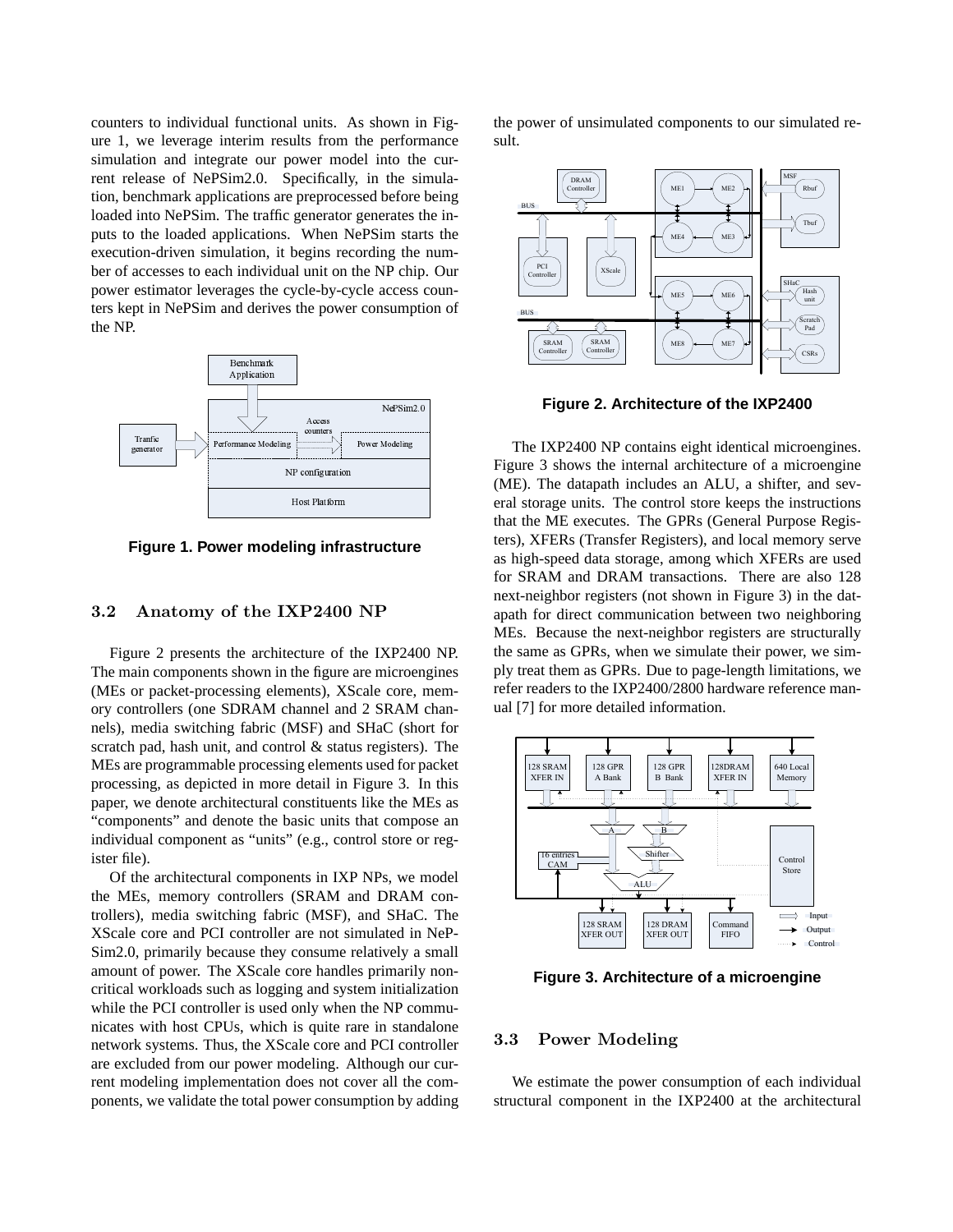**Table 1. Model types and corresponding tools**

| Model type      | Power-Modeling tool |
|-----------------|---------------------|
| register file   | cacti               |
| queue & CAM     | wattch              |
| array           | cacti               |
| arbiter         | orion               |
| ALU $&$ shifter | wattch              |

level and sum them up to derive the total power consumption of the IXP2400. Similarly, we estimate the component power by summing up the power consumption of all its sub-level units. Furthermore, power consumption in digital circuits can be divided into static and dynamic power consumption. The static power is estimated with 2% of the peak power when assuming that all components are actively switched. We estimate the dynamic power by multiplying the number of voltage switches and the power consumption per voltage switch. In summary, our power modeling can be represented by the formula below.

$$
P_t = \sum (P_s + P_d * C)
$$

where  $P_t$  stands for the total power consumption of the IXP2400,  $P_s$  is the static power of a unit,  $P_d$  is the dynamic power of a unit per access, and C is for the access count for that unit.

In our experiments, before the performance simulation starts, the power consumption of each unit per access is calculated. Then we leverage the performance simulation to obtain the total access count for each particular unit. Finally, we apply the formula above to calculate the total power consumption.

#### 3.4 Tools for Power Modeling

In our power-modeling process, we leverage and integrate three existing power-modeling tools: Cacti [19], Wattch [1] and Orion [18]. We categorize the structural units into several types and summarize the chosen powermodeling tools for each type. Such choice of tools is driven by the characteristics of the tools and the nature of the components to be modeled. Cacti models caches and other SRAM structures. Register files and array structures like local memory and control store fall into this category. Wattch estimates the power of the queue structures, ALU, shifter, and content-addressable memory (CAM). Orion models the power of the arbiters for buses and thread scheduling. Table 1 summarizes how we modeled the basic units.

Table 2 describes the specific parameters of the power model for the ME. Tables for the SRAM controller, DRAM

**Table 2. Decomposition and power modeling of ME**

| <b>Unit</b>     | Model type    | Configuration              |
|-----------------|---------------|----------------------------|
| <b>ALU</b>      | <b>ALU</b>    | 32 bits                    |
| shifter         | shifter       | 32 hits                    |
| <b>GPR</b>      | register file | 2 128-entry files          |
|                 |               | 1 read/write port per file |
| <b>XFER</b>     | register file | 4 128-entry files          |
|                 |               | 1 read/write port per file |
| command FIFO    | queue         | 4 entries $*$ 64 bits      |
| control store   | array         | $4k * 40$ bits instruction |
| local CSR       | register file | 16-entry file              |
|                 |               | 1 read/write port per file |
| context arbiter | arbiter       | round-robin                |
| local memory    | array         | $640$ entries $*$ 32 bits  |
| CAM             | CAM           | 16 entries $*$ 32 bits     |
|                 |               |                            |

controller, SHaC, and MSF are omitted due to space limitations. In these tables, the first column presents a unit in a structural component; the second column shows the type of model; the third column shows the configurations. Table 2 lists the units in MEs including GPRs, command FIFO, and context arbiter. Each ME has two identical GPR register files: A and B. Each register file has one read/write port and contains 128 registers that are 32-bit wide. The command FIFO in Table 2 is a queue structure that is used to store the SRAM, DRAM, and CSR accesses issued from the ME before sending them to the target memory units. Thus, we use Wattch to model it, and its settings are 64 bits with 4 entries reflecting the specification of the command FIFO. The context arbiter schedules the hardware-based threads in the ME, applying a round-robin scheduling policy. It is modeled using Orion.

#### **4 Experiments and Analysis**

With the power model developed in Section 3 integrated into the cycle-accurate NePSim 2.0 infrastructure, we now describe the evaluation methodology of the effectiveness of our power model for the IXP2400 network processor (NP). In particular, we study the power model with typical cryptographic benchmark applications because of the importance of security applications in high-performance network systems. We tune the major architectural parameters of the processor to investigate the performance and power tradeoff in designing multicore network processors.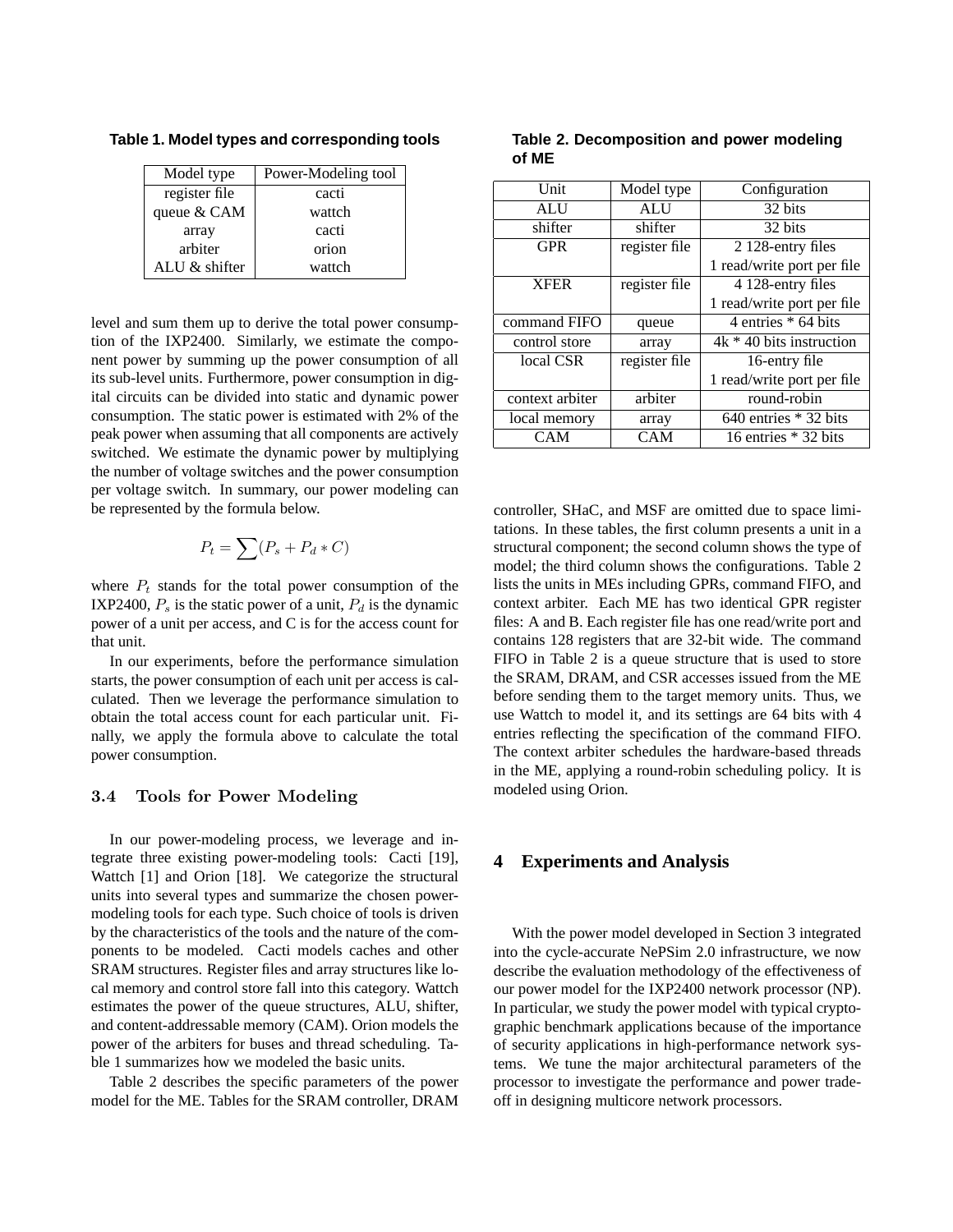|  | Components             | Frequency      |  |
|--|------------------------|----------------|--|
|  | Microengine            | 600 MHz        |  |
|  | <b>SRAM</b> controller | <b>200 MHz</b> |  |
|  | DRAM controller        | 150 MHz        |  |
|  | <b>MSF</b>             | 133 MHz        |  |
|  | <b>SHaC</b>            | 300 MHz        |  |

**Table 3. Parameters of NePSim 2.0**

#### 4.1 Benchmark Applications

In our experiments, we use eight cryptographic benchmark applications that are ported to the IXP2400/2800 NPs [21]: aes, blowfish, des, idea, md5, rc5, rc6, sha. They are well-known cryptographic algorithms, thus detailed descriptions of them are not included in this paper.

In addition to the cryptographic benchmark applications, we also employed two microcode applications in our evaluation: meter and sram dram. The meter algorithm is the single-rate three-color marker, which gives three possible mark choices at the output for a packet flow that is being metered. The sram\_dram application performs SRAM and DRAM read-write operations and SRAM atomic operations (test\_and\_set commands) involving read-modifywrites wherein pre-modified data is returned.

#### 4.2 Configuration of NePSim2 Modeling

To estimate the power consumption of the IXP2400, we configure the NePSim simulator according to the specifications in the IXP2400 datasheet [5]. Table 3 shows the operating frequency that we use for different components when simulating these components. The operating voltage simulated in NePSim is set at 2.0V. The technology feature used in the model is 0.18 um.

The Intel IXP2400 contains eight powerful microengines to process network packets. In order to clearly observe how much power each application consumes, and thereafter, compare and analyze their power distribution, we load the same benchmark application on each microengine in a single run.

# 4.3 Validation of Power Estimation

Here we validate our power model within the cycleaccurate NePSim 2.0 infrastructure. Figure 4 shows the total power consumption generated using our simulator for IXP2400. The Intel datasheet [5] states that the typical power consumption of the IXP2400 core (B-stepping) at 600 MHz is 8.26 watts. Since we did not model the power consumption of XScale and PCI, we expect the estimated power consumption that we derive to be smaller than what is reported in the IXP2400 datasheet.

The XScale technical summary [4] reports that the typical power consumption of Intel XScale processor is 0.45 watts running at 600 MHz. In our simulation, the average power consumption of all the benchmark applications shown in Figure 4 is 7.558 watts. Thus, the total power consumption of the IXP2400 (including XScale) turns out to be  $7.558 + 0.45 = 8.01$  watts which is 97% of the measured power (8.26 watts). Considering that we did not model the power consumption of PCI controller (very small as stated before), the simulated power we derive is close to the power reported in [5].



**Figure 4. Total power consumption**

# 4.4 Power Distribution within IXP2400

Figures 5 and 6 plot the power breakdown of the structural components within the IXP2400. From these figures, we make several observations. First, the microengines (MEs) in the IXP2400 consume the largest percentage of the total power. The reasons for this are two-fold.

- There are *eight* powerful microengines in the IXP2400 NP. Each one is a multithreaded processing unit.
- The cryptographic applications that we ran are computationally intensive. Thus, the data path and control store (instruction storage) of the microengines are heavily utilized. The I/O interfaces are idle for most of the running time, so generally, the I/O power consumption is due mainly to its static power consumption, which is relatively smaller than its dynamic power. Although there are some accesses to I/O, the dynamic power is negligible for those I/O components.

Second, meter and sram dram consume relatively more power in SRAM than other benchmark applications, particularly as shown in Figure 5. We attribute this phenomenon to meter depositing all of its data stractures and packet-descriptor data in SRAM. Thus, DRAM is not required in the execution of meter. With respect to sram dram, it uses SRAM more heavily than DRAM, so that the SRAM controller power is more significant than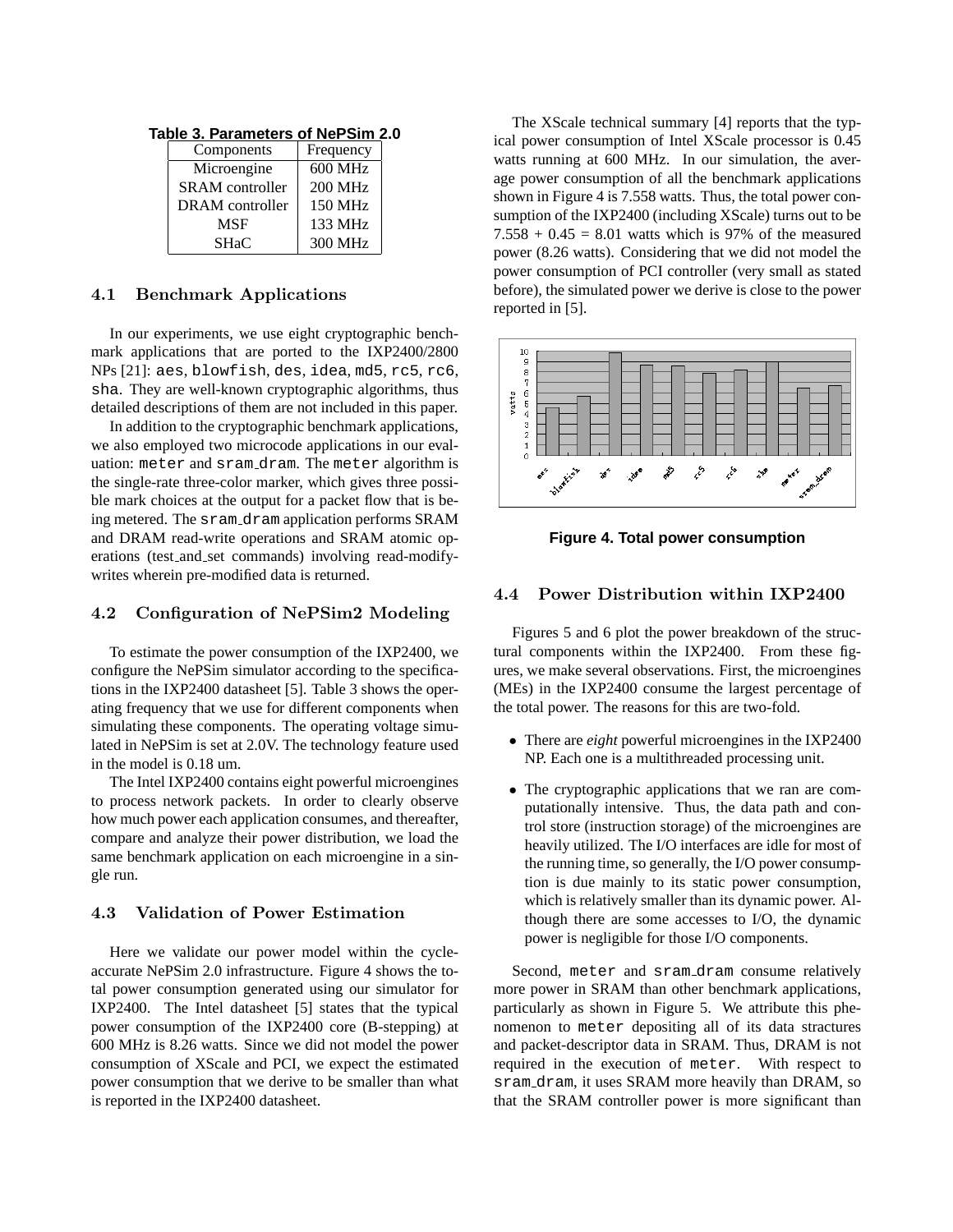DRAM controller. In contrast, the cryptographic benchmark applications use DRAM more often than SRAM.



**Figure 5. Power distribution over structural components**

Third, for the aes and blowfish applications in the crypto benchmarks, the distribution of power behaves a bit differently. Figure 6 shows the power breakdown for these two crypto benchmark applications. While the power consumption of the microengines (MEs) in other crypto benchmark applications exceed 90%, the MEs for aes and blowfish applications consume less than 90% of the total power consumption. This is due to the fact that these applications possess a large number of I/O operations, which in turn, consume about 15%-20% of the total power consumption, as shown in the figure via the SHaC component. As a result of the queuing effect of the accesses to the shared I/O components (in this case SHaC), MEs idly wait for the completion of the I/O operations. During this idle time, MEs consume only static power.



**Figure 6. Power distribution over structural components**

Fourth, referring back to Figure 4, aes, blowfish, meter, sram dram consume less power than des, idea, md5, rc5, rc6, sha. The second and third points above show that aes and blowfish has relatively more I/O operations and meter and sram dram has rel-

atively more memory operations than others. Since MEs are idle waiting for I/O and memory accesses, MEs in aes, blowfish, meter, sram dram should consume less power. Furthermore, an I/O operation usually takes longer than memory access. That explains why aes and blowfish consume further less power than meter and sram dram.

Overall, our results show that MEs typically consume over 80% of the total power in the IXP2400. To understand what contributes to power consumption of an ME, we show the power breakdown inside one ME in Figure 7. For all of the applications that we ran, the control store and ALU were the two most power-consuming units. The control store is SRAM and holds the program that the ME executes. There are two reasons for the control store's large power consumption. First, since the control store holds the instructions a microengine executes, it will be accessed almost every cycle, leading to considerable dynamic power consumption. Second, the size of the control store (i.e., 4096 40-bit instructions) requires a large number of SRAM cells, thus significant power is consumed in an access. The ALU consumes the next most amount of power within an ME because the ALU is utilized in every instruction. Finally, the third most power-hungry component is the GPRs, where instruction operands and results reside in.



**Figure 7. Microengine power distribution over units**

# 4.5 Exploring Performance-Power Tradeoffs

To help architects to design and optimize multicore network processors, we utilize our power model to explore the design space. The data obtained with the simulation framework and power model can guide chip architects to determine the architectural parameters under the constraints of power and performance. As shown in Section 4.4, MEs consume a significant amount of power in the IXP2400. Thus, we tune some of the key architectural parameters of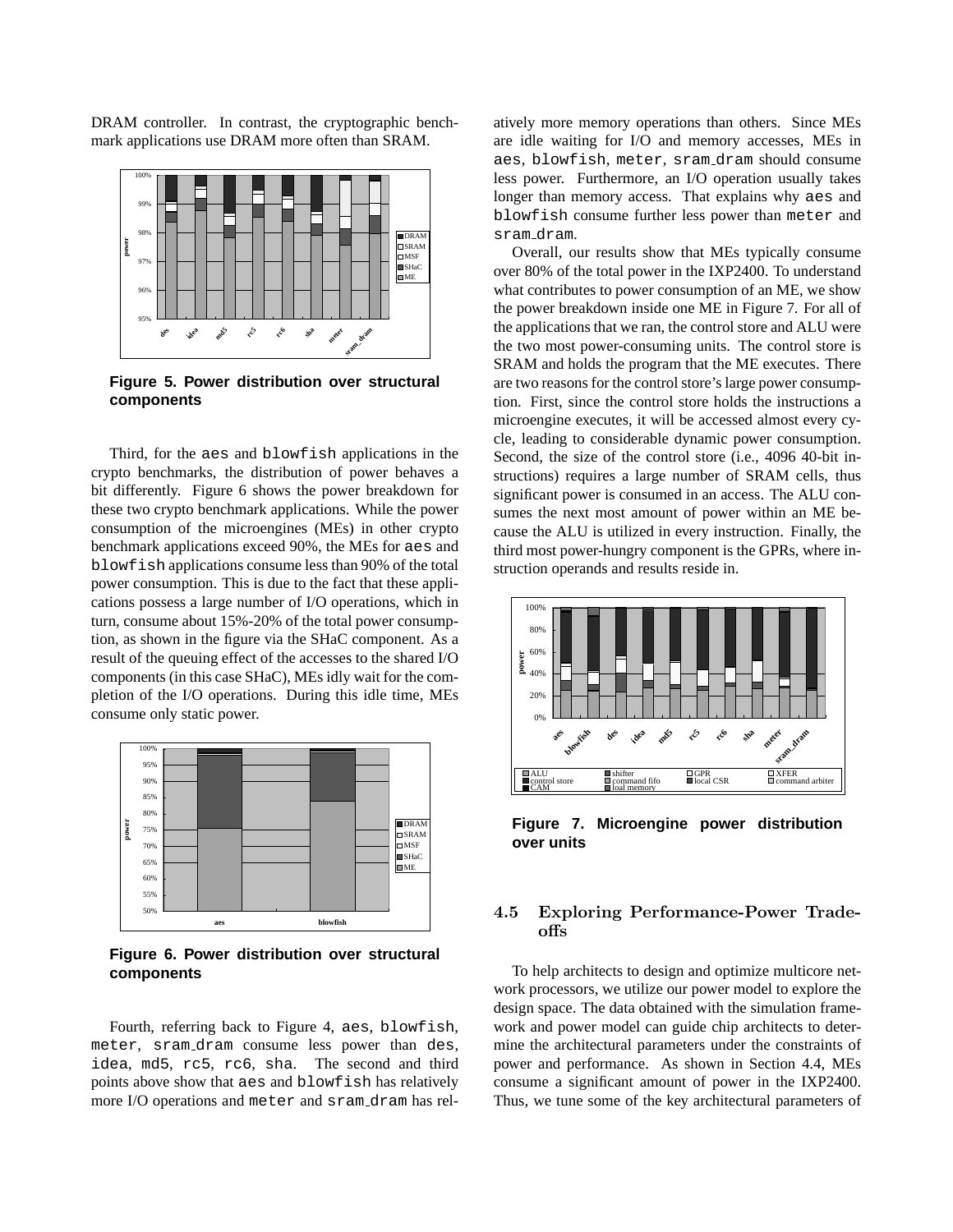the ME to study the power and performance characteristics. The parameters under study are the number of on-chip cores (microengines) and operation frequency. The base configuration of our experiment is as described in Section 4.4, in which the frequency is 600 MHz and the number of microengines is 8.



**Figure 8. Power consumption on various frequencies**



**Figure 9. Power consumption on various number of microengines**

Figures 8 and 9 show the power behavior while tuning the frequency and the number of microengines, respectively. As shown in Figure 8, the maximum power consumption across the cryptographic benchmarks is 10.30 watts (all the power is the total power including XScale hereafter) for des at 600 MHz. The average power consumption for all benchmarks at frequency levels of 400 MHz, 450 MHz, 500 MHz, 550 MHz, 600 MHz are 5.20 watts, 5.92 watts, 6.68 watts, 7.48 watts and 8.01 watts, respectively. Figure 9 shows that the maximum power consumption for the cryptographic benchmarks is also 10.30 watts for des for 8 microengines. The average power consumption for all benchmarks for 1, 2, 4, 8 microengines are 1.65 watts, 2.75 watts, 4.59 watts, 8.01 watts respectively. The higher the frequency or the larger the number of microengines, the more power is consumed.

Power efficiency is another important factor to evaluate in NPs. We choose Million Instructions Per Second Per Watts (MIPS/Watt) as the metric to measure the power



**Figure 10. Performance-power trade-off across various frequencies (number of cores fixed to eight)**

efficiency of a multicore-based design, and the results are shown in Figures 10 and 11. The performance-power efficiency for security applications rises as the number of microengines increases and drops as frequency goes higher. This is because of the computationally intensive nature of cryptographic algorithms. On average, the power efficiency of multicore processors decreases by 5.9% when the operational frequency increases from 400 MHz to 600 MHz. In constrast, increasing the number of cores from 1 to 8 improves the power efficiency by 42.6%. This indicates that it is more energy efficient for these security applications to lower processor frequency or use more microengines to do parallel computation, thus indirectly supporting the lowpower supercomputing approaches of Green Destiny and IBM BG/L.



**Figure 11. Performance-power trade-off across various number of microengines (core frequency is 600 MHz)**

To better understand the impact of the number of cores and operational frequency on power and the performancepower tradeoff, we extensively study one of the crypto benchmarks idea. The behavior of idea should be typical since the analysis above shows consistent behavior among all benchmarks. Figure 12 shows the power consumption